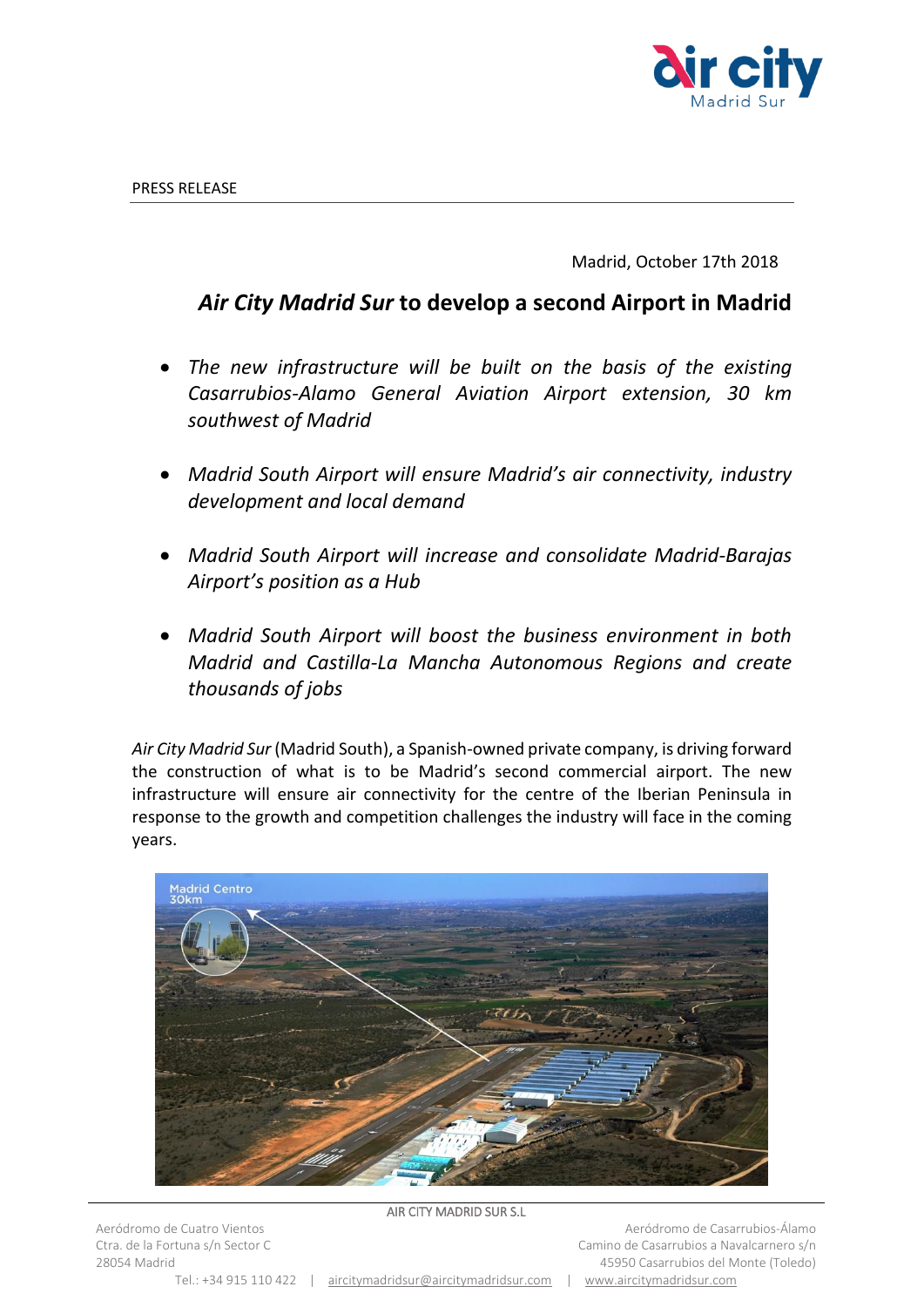

The new airport will be developed on the basis of the extension of the Casarrubios-Alamo Aerodrome, an infrastructure whose growth track record has made it the biggest privately owned aerodrome in Spain today in terms of volume of operations. Furthermore, the site is located only 30 kilometres southwest of Madrid on land pertaining to two adjacent autonomous regions, Madrid and Castilla-La Mancha.

The project is an answer to the pressing need for a second commercial airport in the Madrid area that will ensure air connectivity for Spain's capital city in the event of any potential contingencies affecting Madrid Barajas Airport's airspace. It will also provide the capacity required to match the forecast growth in the industry and satisfy rising demand from both businesses and individuals.



Experts agree that passenger traffic will double over the next two decades while the number of tourists visiting Spain and Madrid in particular has risen significantly over recent years. In addition to these factors, there has been a progressive increase in new generation airlines now offering low-cost air travel based on an efficient business model.

*Air City Madrid Sur* believes that Spain's capital city –a rare example of a European capital with only one airport– cannot remain on the side-lines of those challenges. Madrid must move into the future with sufficient guarantees for an airport system that will allow its population to enjoy rational and sustainable air connectivity as it adapts to the current and future international scenario.

Madrid South Airport will therefore be both an alternative to Barajas and a complementary infrastructure because it will reinforce the position of AENA's airport as a hub and allow new international routes and destinations to be opened with Madrid. At the same time it will attract traffic from low cost airlines that prefer to operate out of small, flexible and affordable airports and enhance the economic competitiveness of the centre of Spain.

*Air City Madrid Sur*, a company whose shareholders have acknowledged experience and solvency in the aviation industry, has been working over recent years on the implementation plan to develop the second commercial airport Madrid needs. Construction of the new airport will take advantage of the extension of the Casarrubios-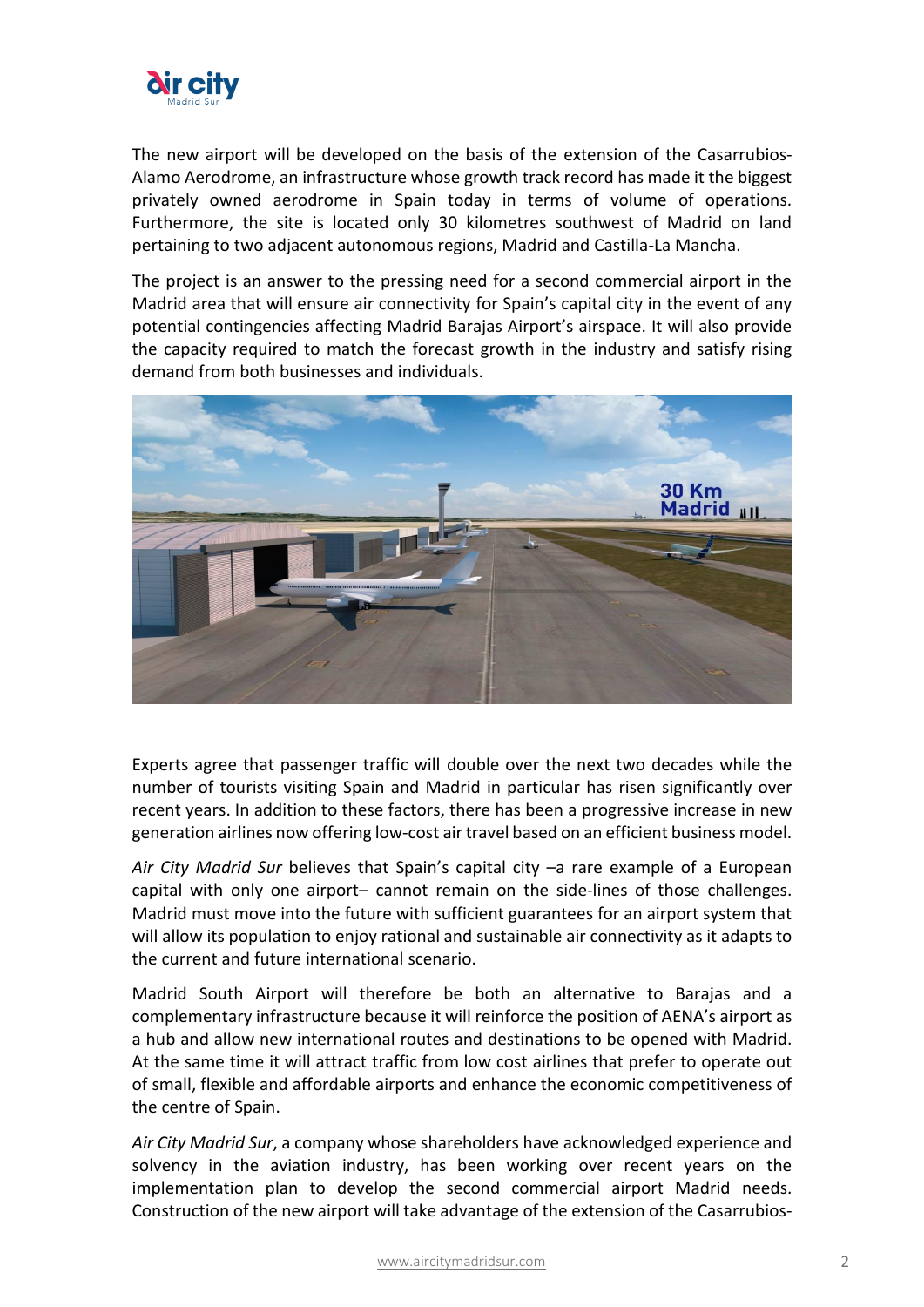

Alamo aerodrome, an outstanding location just 30 kilometres from Spain's capital city with its consolidated airspace.

The airport location has numerous benefits: proximity to Madrid, the favourable terrain, minimum impacts on surrounding areas and good motorway and main road connections with direct access to the A-5 and R-5 major roads and links to the A-42 (Toledo-Madrid highway) and the A-4 (motorway to Andalusia) through the M-41 (Sagra main road); a complete north, south, east and west road network around the airport requiring no additional public investment.

## Aims:

Madrid South Airport will meet the needs of commercial airlines and aviation users with a 3,200 metre (10,500 ft.) runway, a 15,000 sq. metre terminal with phase one capacity for 6 million passengers and 50,000 sq. metres for airport services, aircraft maintenance and hangars.



At the same time, Madrid South Airport will host executive aviation operations and so overcome the current incompatibility situations arising in Barajas. The aim is to develop the airport'sfull potential and for Madrid to consolidate its position as magnet attracting business to the area and as a benchmark location for executive aviation.

Madrid South Airport also offers a solution to the barriers to development of General Aviation. The new airport will be a focal point for technical staff and pilot training thanks to the construction of 10,000 sq. metres of classrooms, simulation centres, a residential building and an area set aside for specialised companies… The project also includes the construction of a cargo terminal and the adaption of logistics and distribution centres and platforms.